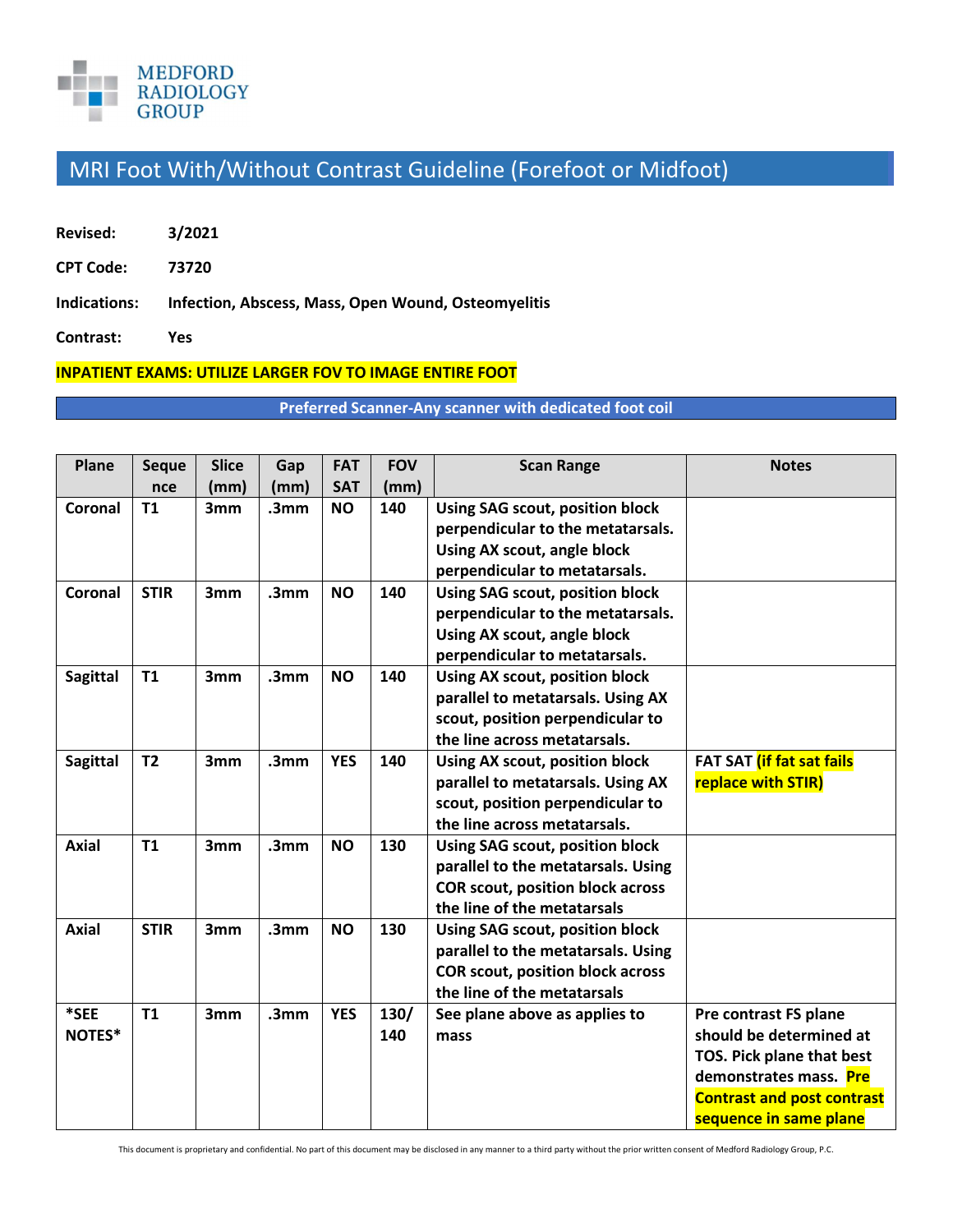

## MRI Foot With/Without Contrast Guideline (Forefoot or Midfoot)

|  |  |  | <b>must match EXACTLY</b> |
|--|--|--|---------------------------|
|  |  |  | (same TR/TE/NEX/FA etc)   |

## **CONTRAST**

| Plane           | Sequence  | <b>Slice</b>    | Gap              | <b>FAT</b> | <b>FOV</b> | <b>Scan Range</b>                                                                                                                        | <b>Notes</b>   |
|-----------------|-----------|-----------------|------------------|------------|------------|------------------------------------------------------------------------------------------------------------------------------------------|----------------|
|                 |           | (mm)            | (mm)             | <b>SAT</b> | (mm)       |                                                                                                                                          |                |
| Coronal         | T1        | 3mm             | .3mm             | <b>YES</b> | 140        | Using SAG scout, position block<br>perpendicular to the metatarsals.<br>Using AX scout, angle block<br>perpendicular to metatarsals.     | <b>FAT SAT</b> |
| <b>Sagittal</b> | <b>T1</b> | 3 <sub>mm</sub> | .3 <sub>mm</sub> | <b>YES</b> | 140        | Using AX scout, position block parallel<br>to metatarsals. Using AX scout,<br>position perpendicular to the line<br>across metatarsals.  | <b>FAT SAT</b> |
| <b>Axial</b>    | T1        | 3mm             | .3 <sub>mm</sub> | <b>YES</b> | 130        | Using SAG scout, position block<br>parallel to the metatarsals. Using COR<br>scout, position block across the line of<br>the metatarsals | <b>FAT SAT</b> |





This document is proprietary and confidential. No part of this document may be disclosed in any manner to a third party without the prior written consent of Medford Radiology Group, P.C.